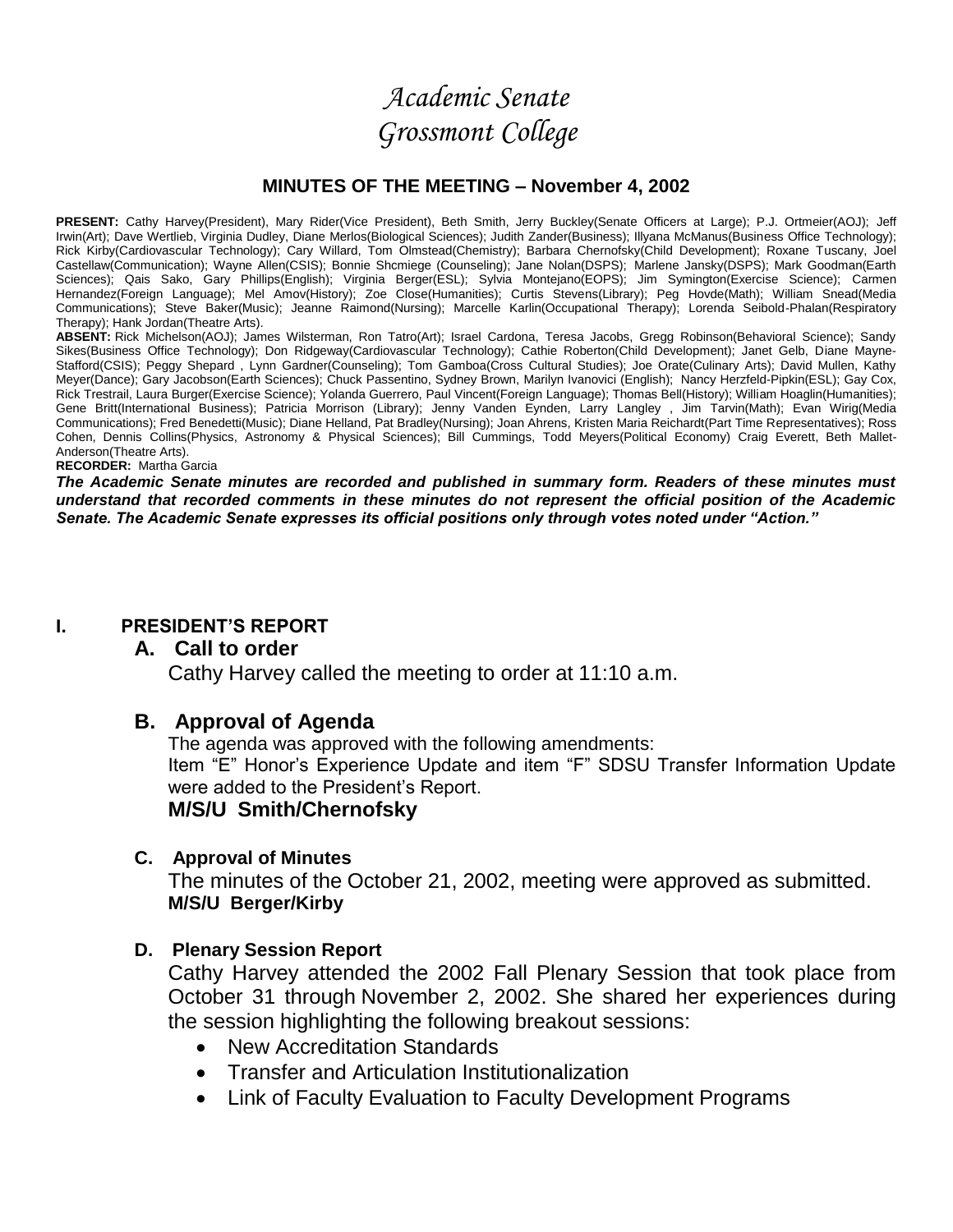## **E. Spring '03 Joint Senate Meeting**

The Spring 2003 Joint Senate meeting will take place on Thursday, January 23, 2003. Cathy met with Pat Setzer and considered the following two items as points of discussion during the meeting:

- Dual Admissions and Continued SDSU Updates
- Diversity practices at various California community colleges

Cathy asked senators to contact her with suggestions regarding other issues that pertain to both campuses that might be subject to discussion at the Joint Senate meeting.

#### **F. Honor's Experience**

Israel Cardona is considering inviting an Honor's Program Coordinator from another community college to come to the senate to respond to questions. Further, a motion will be developed for senators to vote on that supports the implementation of an "Honor's Experience" at Grossmont College.

## **G. SDSU Transfer Information Update**

Mary Rider and Bonnie Schmiege informed senators of several changes made to the SDSU transfer requirements. SDSU will no longer admit student transfers during the spring. Mary and Bonnie will send faculty detailed and updated information regarding transfer changes.

## **II. ACTION ITEMS**

## **A. Board Policy 2432**

A copy of the newly adopted BP2432 was attached to the agenda. Cathy presented the policy on an overhead for senator's review.

The policy was approved as presented.

#### **M/S/U Wertlieb/Chernofsy**

#### **III. INFORMATION ITEMS**

## **A. College Savings Task Force**

#### **Presented by Jerry Buckley**

Jerry presented updated information related to options for a possible 3% budget reduction. He also presented a chart delineating the process to implement a 5% or 10% budget reduction, should that become necessary.

After discussion, Cathy proposed that Dr. Suarez be invited to an Academic Senate meeting to respond to senator's concerns regarding budget cuts.

#### **B. Incomplete Grades**

#### **Presented by Beth Smith & Sylvia Montejano**

Beth presented the *"I" Grade (Incomplete)* description as printed in the *Grossmont College Catalog*. She also presented an Incomplete Grades procedure that was developed and approved by the Academic Senate in March 2000. This information is included on the reverse side of the Grossmont College Incomplete Grade Contract, but had never been placed in the *Grossmont College Catalog*. Senators discussed the importance of having the information in the catalog, and an informal vote showed that the majority of senators would like to see more information in the catalog.

## **C. Policy Review**

**Presented by Cathy Harvey**